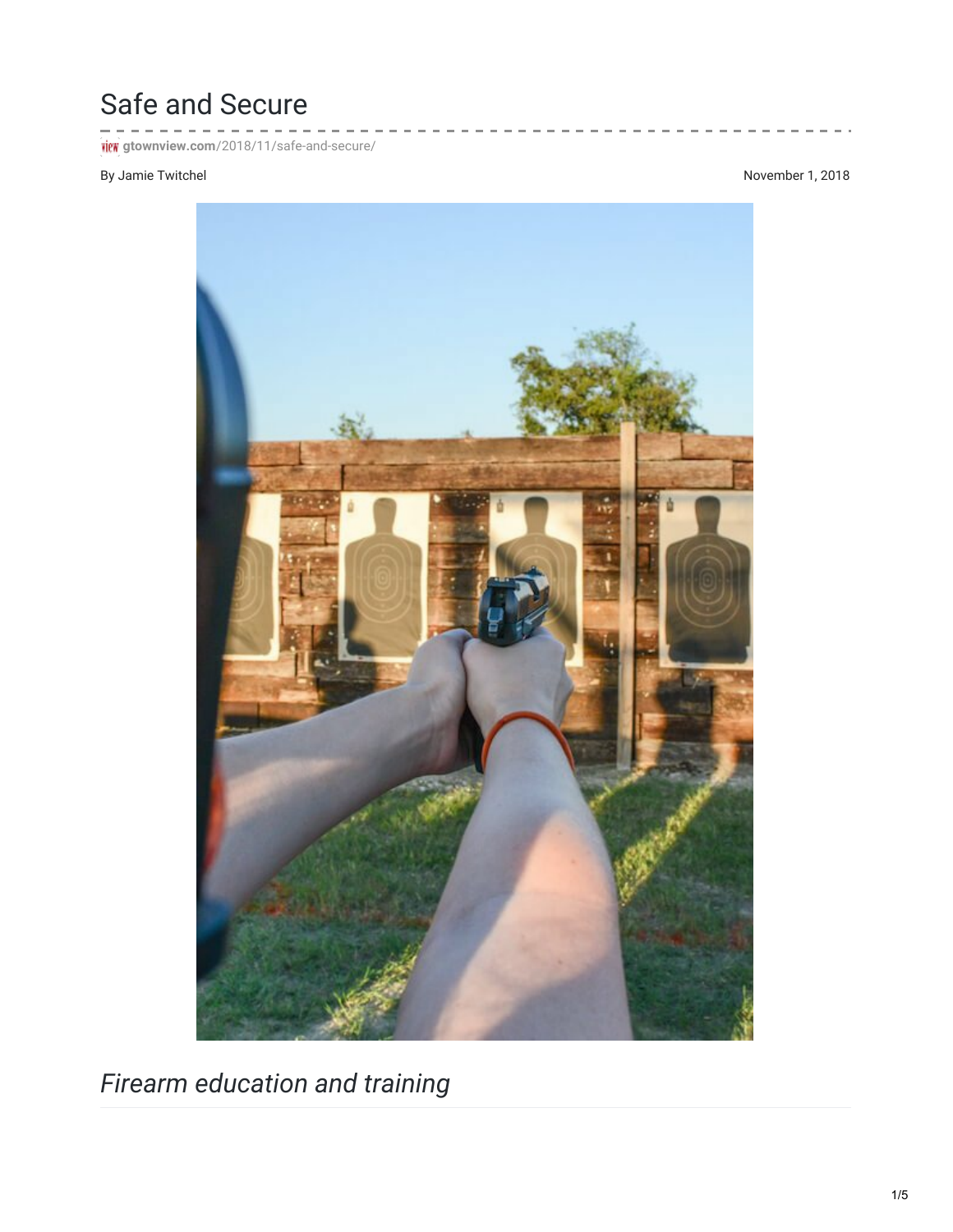They're prominently featured in movies, media, and television shows. Our police and military wear them as standard issue. They're divisive and pervasive. They're firearms, and like them or not, hardly a day goes by that people don't see or mention them. Because they're so present in our culture, it's easy to believe we've absorbed all there is to know about guns, even without formal training. But we'd be wrong, according to Dan Hullum, NRA firearm and license-to-carry instructor at Texan Defender.

"People may think there isn't anything to know about guns, but nothing's further from the truth," Dan says. "If you're going to handle guns at all, you need to learn gun safety and how your gun works."

Dan started Texan Defender to fill a need in the community and to keep busy after retirement. Class popularity soon turned his work schedule from part-time to full-time. In the decade since, more than 8,000 people in Georgetown and the surrounding areas have earned their license to carry thanks to Texan Defender.

Some class attendees were once victims, but these are not the majority of students. "It's mostly proactive people that come to class," Dan says. "They watch the news and see what can happen. The opportunity's there to arm and protect themselves. If attacked, many would have no chance without a gun."

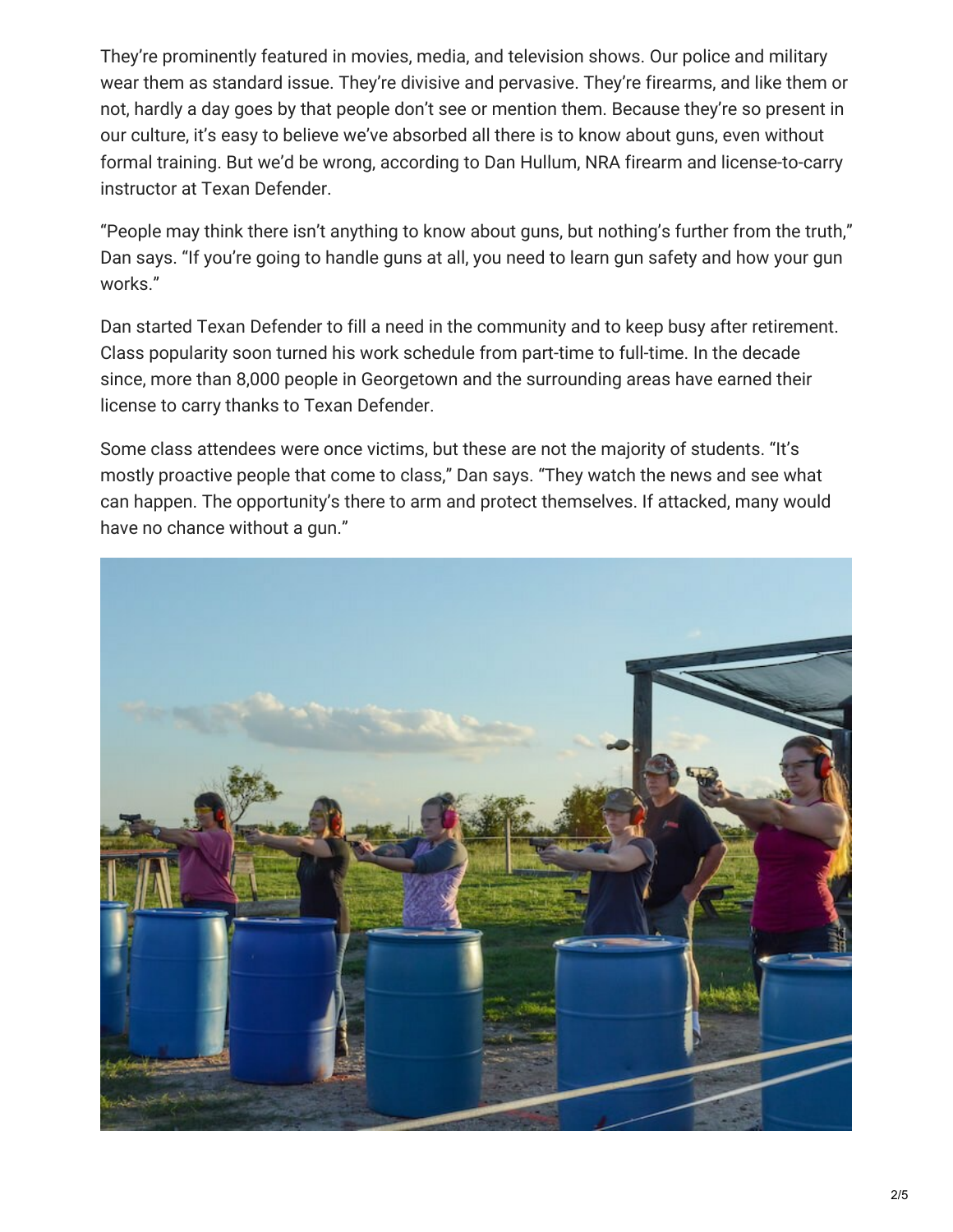But handling a weapon comes with responsibility. Human error and absentmindedness can lead to costly mistakes. As someone with more than 50 years of firearm experience, Dan firmly believes education and training are keys to preventing gun casualties and tragedies.

"More than 80% of gun incidents happen because people think they have an unloaded gun," Dan advises. "They don't know how to clear the gun before they start handling it. And keeping your gun away from your children is imperative. We've all read stories of children getting shot because their parents didn't lock up their guns."

While curious little hands shouldn't touch a gun, the gun owner should, and regularly. Dan recommends that for every shot fired on the range, the gun owner dry fires (that is, shoots without bullets in the gun) ten shots at home.

"Go as slowly as necessary. Speed comes with repetition," Dan says. "We teach all of this in our classes. When done correctly, practicing the sequence will teach you to shoot properly. Do things repeatedly the correct way, so that if it ever comes down to it, muscle memory takes over and you're able to do what you need to."

In the throes of an emergency is not the time to miss a target or have a gun malfunction. Shooting practice remedies the first problem, and keeping the gun clean solves the second. Dan recommends a thorough gun cleaning after firing between 100 and 150 rounds. "Dirty guns don't work properly," Dan presses. "A malfunctioning gun on the range—that's an aggravation. But when somebody's trying to kill you, it means you're dead."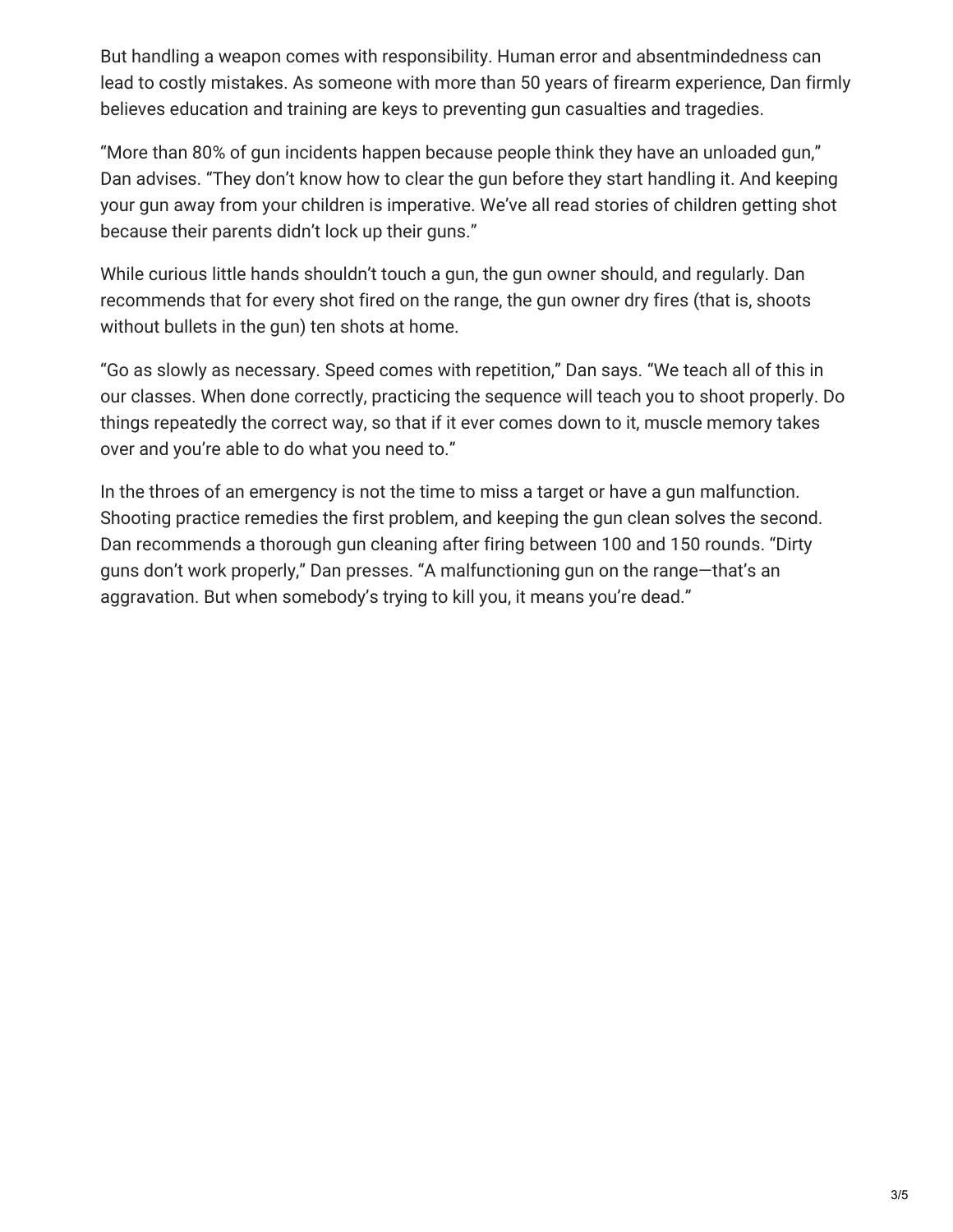

Senior citizens and the disabled are the populations most vulnerable to attack. A lack of size, strength, or mobility works against them in a fight, but carrying a gun helps even the odds. Dan says there's usually no reason seniors and people with disabilities shouldn't learn to legally carry a gun and defend themselves. The key word is "defend." Dan emphatically advises his students to do anything and everything to avoid shooting someone and teaches them how to avoid such situations. He advises that people avoid engaging a criminal unless directly threatened. Instead, people should contact the police. Dan also stresses that guns aren't meant to resolve civil disputes.

Knowing when, where, and how to use a firearm is paramount for the safety of the handler and those he or she wants to protect. It's pointless to own a gun without understanding how to operate it, maintain it, and keep it out of others' hands. Those without such education may inadvertently cause gun incidents.

Firearms are dangerous, but when used responsibly, they serve a valuable purpose: to protect and defend. So while the hot-button issue of gun ownership isn't going away anytime soon, there's a simple solution to safety concerns. Gun owners must get educated on legal carry and